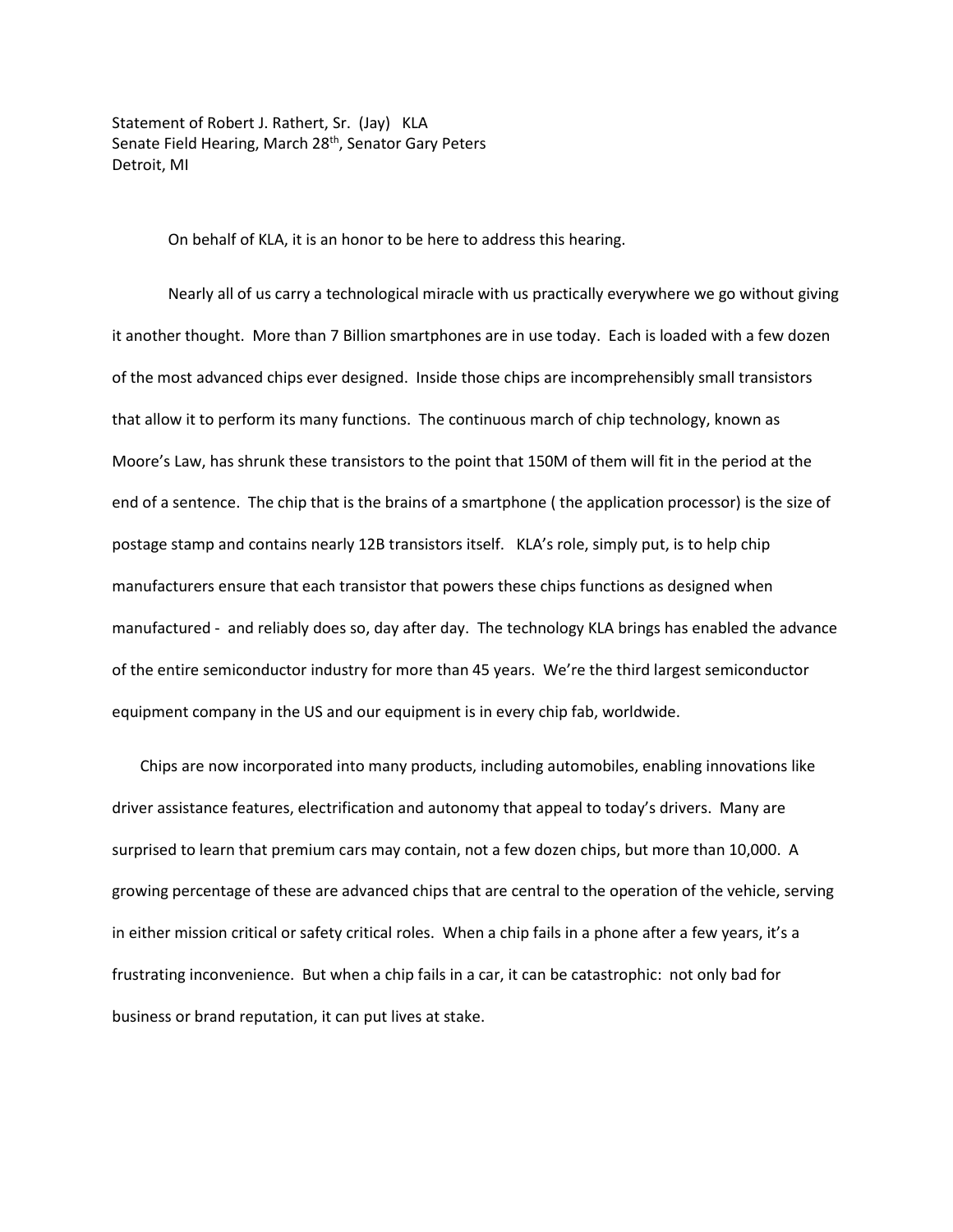KLA believes the growth in importance of chips in automobiles is a significant secular shift, and that our quality role will be crucial to its success. In recognition of this trend, KLA has built a second headquarters campus here in Michigan to be close to the heartbeat of America's automotive industry and to collaborate with the community of local car manufacturers, suppliers and academics that are bringing innovation to this market. As part of the Good Jobs for Michigan program, our move here was conceived in partnership with the Michigan Economic Development Corporation (MEDC) and approved by the Michigan Strategic Fund. We're proud of our plan to bring 600+ high-tech jobs to the region.

The forces that power the semiconductor industry's success are access to a talented and creative workforce, a fair and hospitable business environment and an ongoing commitment to an investment in R&D. As transistors shrink further to 3nm and below, the technical challenges continue grow harder for everyone across the industry. Innovation and collaboration are critical.

While the US currently maintains leadership in many sectors that support semiconductors, sadly, America's share of global chip manufacturing has fallen to just 12%, down from 37% in 1990. Nearly three quarters of chips are now built in Asia, including all of the most advanced ones found in your phone and car – as well as an increasing share that power internet, cellular networks, cloud computing and AI. Many of these chips are designed here at home, but all are built overseas by two major contract manufacturers, known as foundries. Each of these are susceptible to unplanned disruption, either from natural disasters or geopolitical events, creating a significant strategic liability for America.

In the past, America had multiple domestic chip manufacturers vying for technology leadership. Most fell behind on the necessary investment to remain technically competitive and therefore profitable. This caused them to change their strategies away from the cutting edge, leaving only one US-based supplier positioned to potentially serve this market and compete here at home against the entrenched foundry leaders overseas. The importance in R&D investment to stay relevant and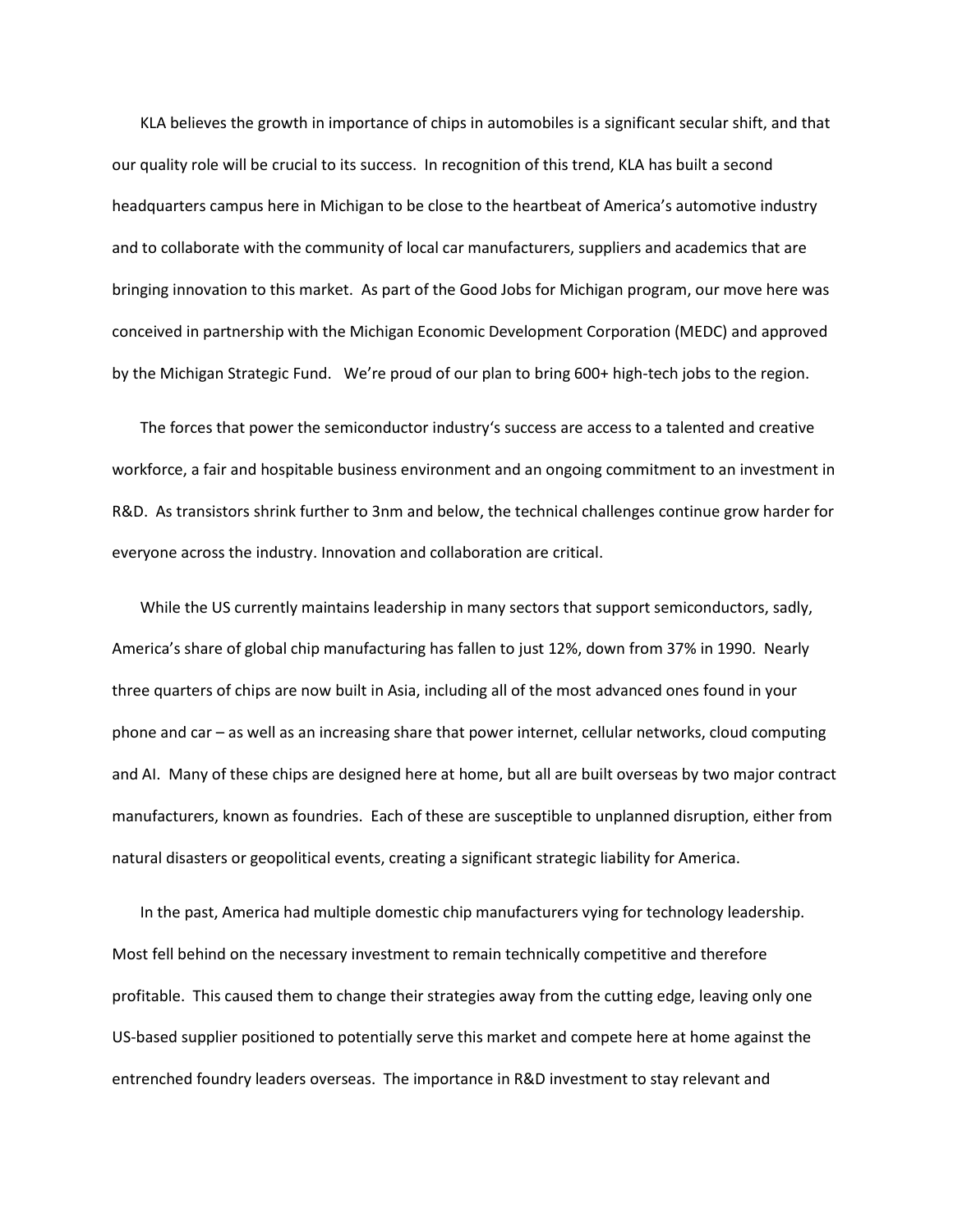competitive in this rapidly evolving business cannot be overstated. Furthermore, the capital required to build even one 5nm chip fab can exceed \$15B. Tax policy and incentives are often key factors in determining where and when these factories are built.

KLA's business is worldwide, but we support efforts to increase competition in the chip industry and to re-shore advanced manufacturing and foundry production in America. Investments, like the CHIPs act, enable America to advance our competitive differentiation and reinforce the strength of the domestic semiconductor business ecosystem. Therefore, we support the \$52B public funding of the CHIPS act to supplement the \$150B in private capital the industry is already investing this year. But long-term change requires a long-term view. As such we also support concepts like the FABs act to provide ongoing tax credits for R&D investments that will encourage the growth of our domestic manufacturing base and create a positive economic ripple across the economy. Similar programs created the astonishing economic engine that is the Taiwan Science Park. We also support programs that focus on STEM education to develop the best and brightest workers here at home, as well as those that allow us to attract and retain the best in global talent.

At KLA, our motto is "Keep Looking Ahead" reflecting our focus on enabling the advance of semiconductor technology. We're grateful to those in the U.S. Congress and in the state of Michigan who share this view and who support this strategic industry.

Thank you.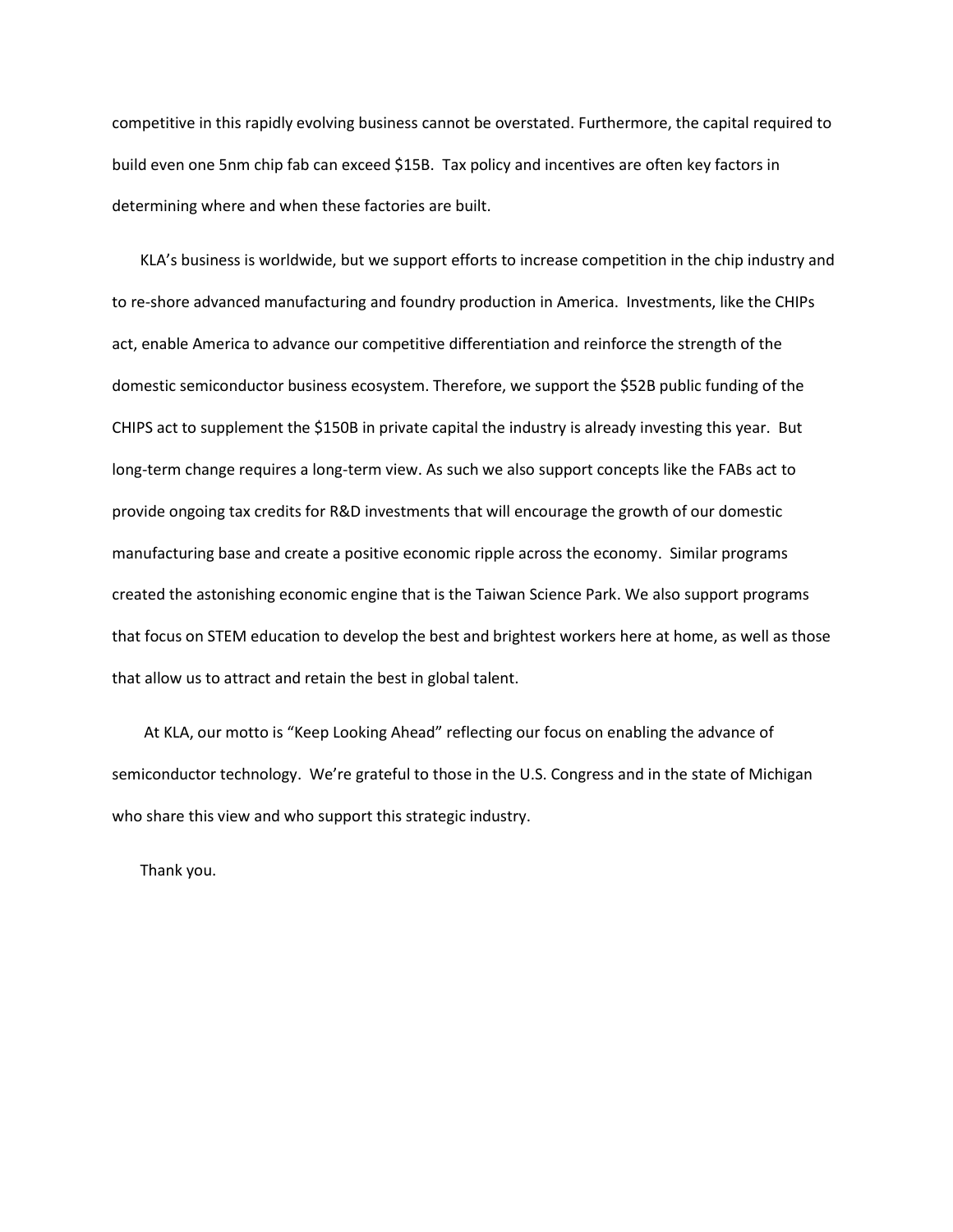# Supplementary written testimony

## **Understanding the chip manufacturing landscape:**

- Companies that design and manufacture their own chips are known as Integrated Device Manufacturers, or IDMs. Intel is an example of an US-based IDM.
- Foundries are contract manufacturers. They build chips designed by others. They are selling their manufacturing expertise and factory capacity. The leading foundries that can produce the most advanced chips include TSMC, based in Taiwan, and Samsung, based in Korea. GlobalFoundries and several others also serve this market, but can no longer compete for the most advanced designs. While the bulk of foundry production is overseas, Samsung and GlobalFoundries have existing foundry fabs in the US and TSMC has broken ground for a new fab in Arizona. Intel has announced their intent to re-enter the foundry business in the US.
- Fabless companies, such as Qualcomm, Apple or Nvidia, only design chips. They are 100% reliant on foundries to manufacture for them.
- Some US IDMs with older factories (such as NXP or Texas Instruments), also use foundries for two different reasons.
	- 1. When demand temporarily exceeds their internal capacity, they can send overflow to be manufactured by the foundry without building an expensive, new factory. When demand returns to normal, they can turn off foundry orders without idling an internal factory and laying off workers.
	- 2. They also use foundries to produce branded chips whose advanced designs exceed their in-house capability to manufacture. They are 100% reliant on foundries to build these chips.
- Foundries now produce a large percentage of chips worldwide and all of the most advanced designs. If overseas foundry manufacturing capacity were disrupted due to natural disasters or geopolitical events, the economic and strategic impact to the US economy and all of its many chip-reliant sectors would be devastating, dwarfing the current shortages.

## **Understanding the chip reliability problem**

- Semiconductors require very precise manufacturing. The transistors and the connecting circuitry in today's advanced chips measure just a few tens of nanometers (millionths of a millimeter) in size. Minute manufacturing deviations of even a few nanometers can prevent the chip from functioning properly and must be carefully controlled. These processing flaws are known as defects.
- Semiconductor chips have a long manufacturing cycle, lasting 3 months or more. The most advanced chips may require 800 or more individual processing steps. Specialized processing equipment from leading US companies like Applied Materials and Lam Research as well as ASML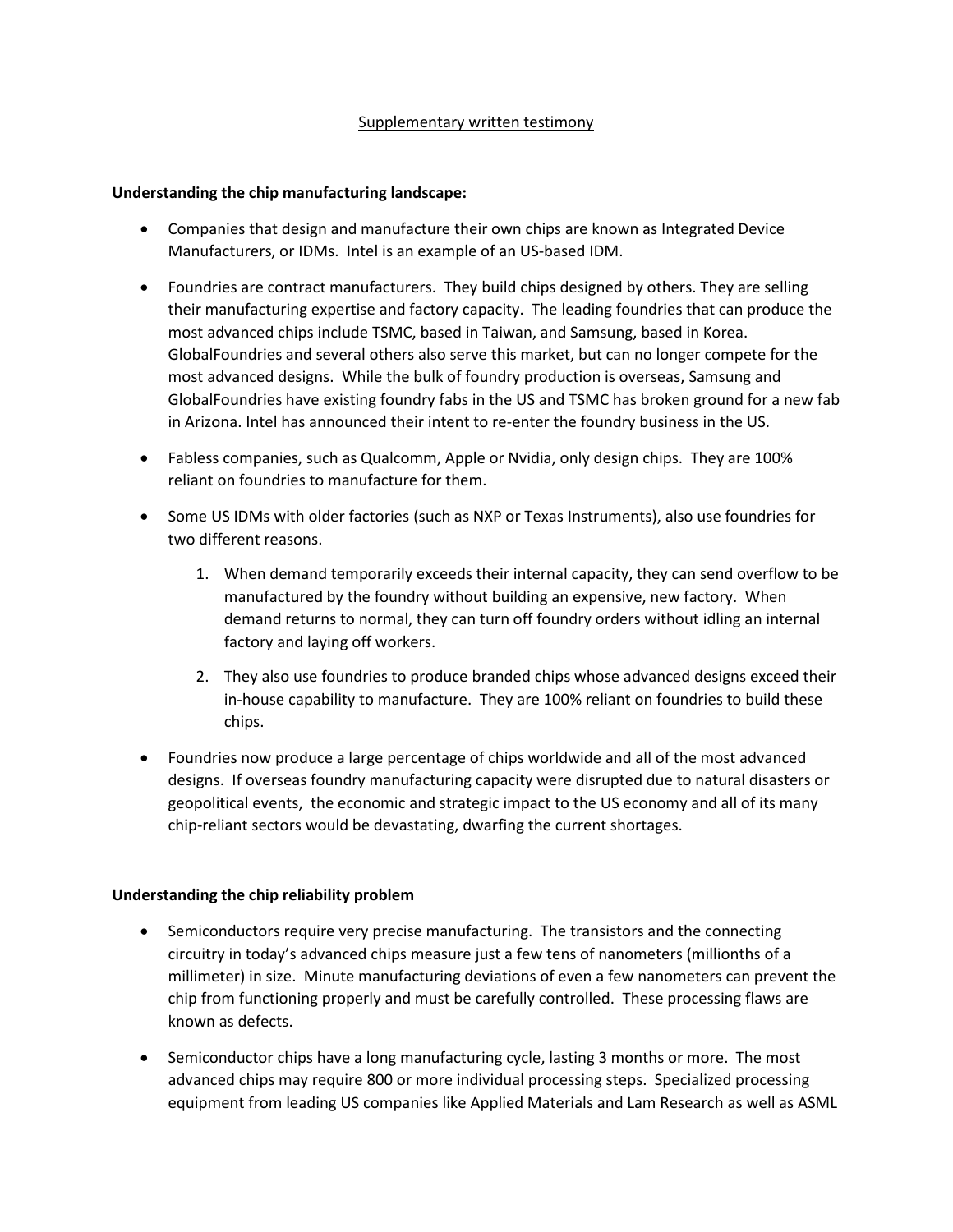(Netherlands) and others perform these many steps. Nanoscale manufacturing defects in the chip are possible at any step due to misprocessing, unpredicted tool failures or a variety of random or systematic causes.

- Complex, automated inspection systems from KLA and others monitor each key process step to ensure the quality of the chips, finding defects and alerting manufacturers to the source of any problem.
- Completed chips are electrically tested on automated test equipment before entering the supply chain so that non-functioning or poorly functioning chips can be identified and removed.
- Some chips may contain small, partial defects that don't yet impact the chip. These can't be detected by the tester, and therefore "escape" into the supply chain. Known as latent defects, they fail only after being in the operating environment.
- These types of defects are a great concern to the automotive industry, especially for autonomous driving and other safety-related applications. Latent defects impact vehicle reliability and brand reputation. Failures can create a liability issue and put customers at risk. The dramatic increase in chip content per car increases the likelihood of these premature failures. The pressure to put the newest chip technologies into cars further exacerbates the issue.
- Collaboration across the supply chain: including vehicle manufacturers, Tier 1 suppliers of electronics, chip manufacturers, process tool and tester suppliers and quality-focused companies like KLA are the best opportunity to identify and remove chips that may contain latent defects and bring undesirable risk to this important emerging capability.

## **Chips in conventional cars and EVs**

- Today's vehicles contain virtually every type of device and design technology to power the driver assistance features, connectivity, navigation, electrification and autonomy capabilities.
- Cars contains dozens of chip-based sensors like CMOS imagers, short and long range radars and ultrasonic ranging systems. Each of these chips feeds data to high power computing systems to make sense of the car's environment and compare it in real time to software models to help it decide on safe actions. These computer chips will be in contact with other chips that actuate lighting, signaling, braking and other safety features. Other chips power the dash and infotainment in the cockpit. Still other chips keep your car in communication with GPS, Bluetooth and emerging connectivity with traffic infrastructure and other vehicles, while others monitor the safe operation of the engine. Chips are critical to performance, innovation and safety in the car.
- While chip content is rapidly growing in all vehicles, it is significantly higher in EV vehicles.
- While most chips are built on silicon wafers, specialized chips made to handle the high power associated with EV electric motors and charging are creating new opportunities for emerging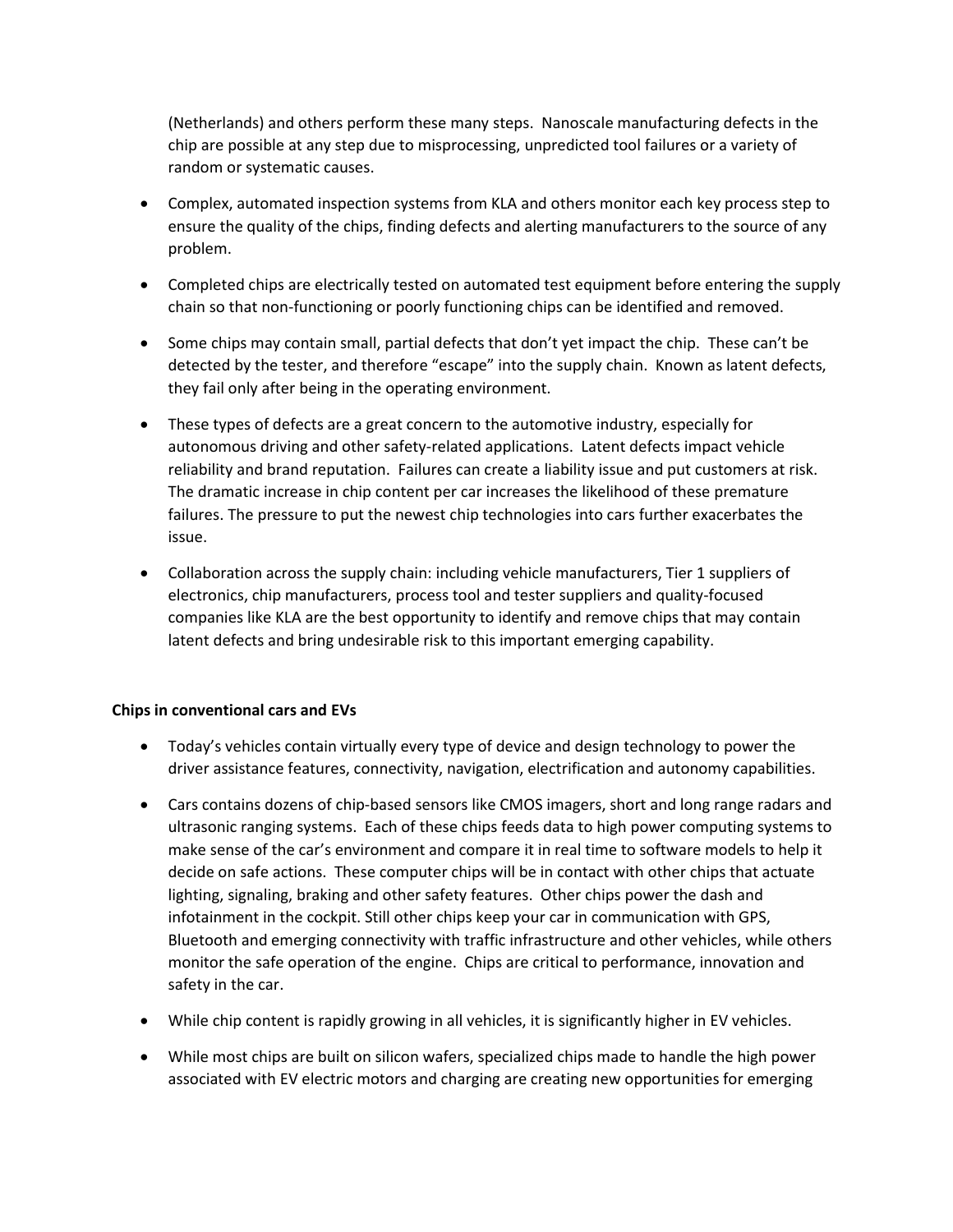materials like silicon carbide or gallium nitride that can handle the higher voltages in a smaller chip, along with many other advantageous attributes.

 These new semiconductor types are less mature than silicon-based devices, causing more defects and an increased focus on the type of quality improvement that KLA makes possible.

### **US competitive interests**

- America is rightly concerned about US technology and/or IP being used against our national interests for defense or intelligence use-cases, among others.
- Manufacturing the most advanced chips requires a few very specific technologies from US and allied sources. Limiting these few critical systems alone is sufficient to hobble any advanced chip development.
- The "Big 3" US chip equipment providers (Applied Materials, Lam and KLA) have emerging competitors for the more mature manufacturing technologies made in overseas (China) chip fabs that serve consumer markets. These simpler technologies aren't practically applicable to the national defense interests. Blanket prohibitions, export licensing, etc. on all systems and parts hinder the ability of American companies to serve these non-strategic markets and have the unintended consequence of making overseas competitors stronger. US semiconductor manufacturers can collaboratively work with the US government to better meet the desired policy goals while simultaneously sustaining American competitive business advantages
- In healthy, competitive semiconductor markets, prices for chips at newly released process technologies start very high when demand for them is hot and supply is still somewhat constrained. As the technology (a.k.a. node or design rule) matures, prices fall toward their marginal cost as capacity comes on line, competitors emerge and process economies of scale take hold. Fab personnel and resources then begin to be reallocated to the next technology shrink, powering Moore's Law, as suppliers race to bring the next new, more powerful and economical chips to market and catch the next wave of higher prices. Laggards who fail to bring their technology to market on time, miss the period of high profits, hurting their profitability and ability to invest in new fab capacity and technology. Historically, this initiates a downward spiral of that is difficult to recover from. Remaining competitive requires successful technology development based on both sufficient investment and effective execution.

## **Chip shortage**

- The ongoing chip shortage is the confluence of several short term and long term causes. Longterm, chip demand continues to climb against a historically conservatively growing supply base. Short term, unplanned fab interruptions and misallocation due to COVID and changing inventory models has led to increasing lead times and downstream interruptions for chip customers.
- Existing fabs and foundries are wringing out all inefficiencies and running at very high manufacturing capacity. New capacity comes online very slowly – measured in years – as new fab decisions are made, planned, built, qualified and products ramped to volume. Equipment